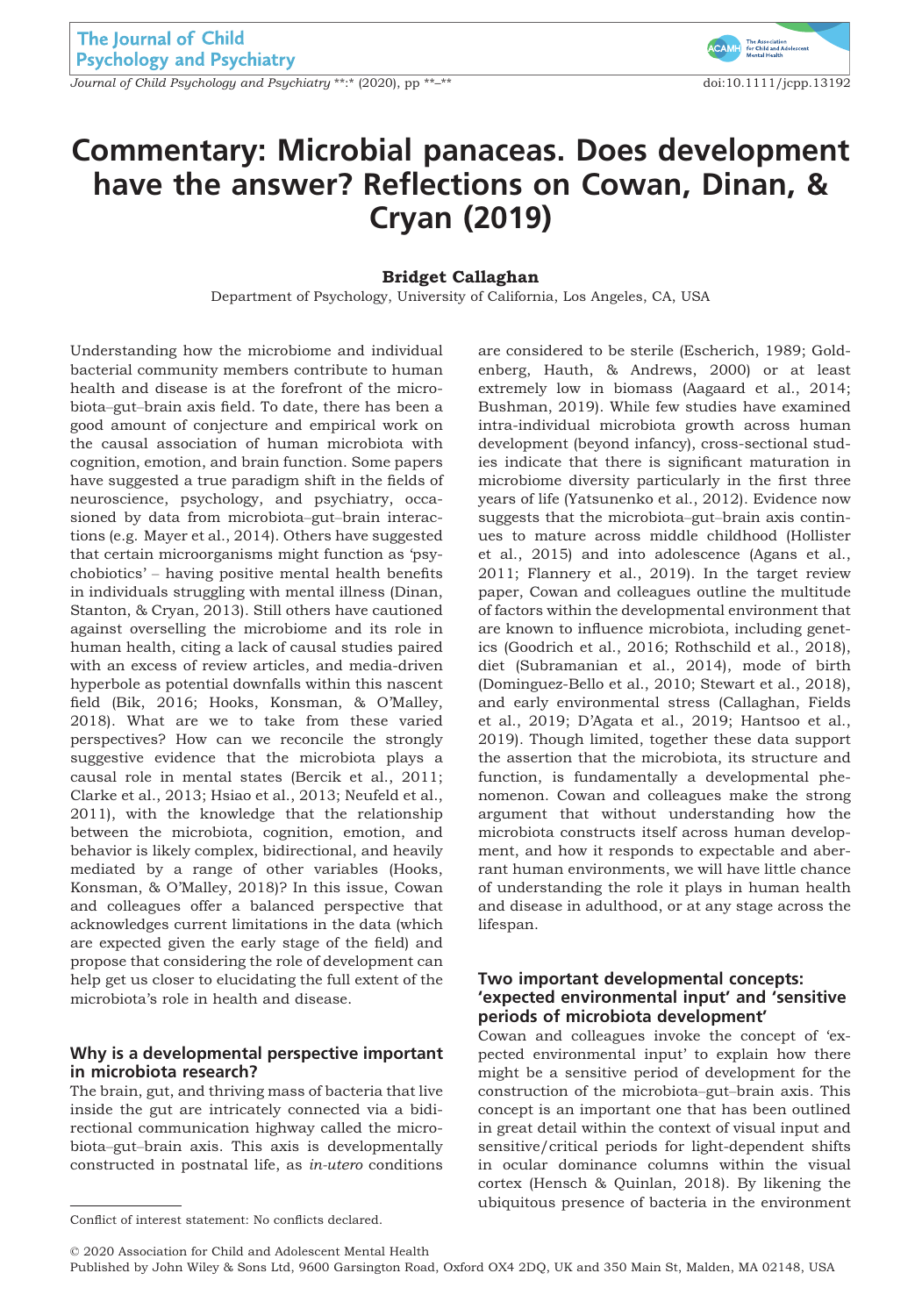to the similarly ubiquitous presence of light, they argue that the microbiota–gut–brain axis might rely on expected colonization events to trigger development, in much the same way as the young visual cortex relies on expected light stimulation to trigger development. An absence of light, or unusual light conditions (i.e. unexpected environmental input), can alter the development of the visual cortex. Cowan and colleagues hypothesize that without bacteria, or with bacterial conditions that are unusual (presumably in the context of our evolutionary history), brain and gut development would also be altered.

There is already much research supporting the hypothesis that the microbiota is an environmental signal that may change development within the wider microbiota–gut–brain axis. Some of the strongest evidence in that domain comes from germ-free animal models. These models demonstrate that an absence of bacteria in early life, but not later in development, alters the maturation of several brain regions with known importance for emotional health, such as the amygdala, hippocampus, ventral striatum, and prefrontal cortex (Vuong et al., 2017). In other words, there appears to be a sensitive period in early life during which bacteria need to be present for brain development to proceed along a typical trajectory. Germ-free rodent models have been criticized for lacking translational potential, because there are very few examples of germ-free conditions in human populations, (Kirk, 2012) and they cannot isolate the mechanism of interest, since the social isolation and immunological changes that germ-free animals experience might also be responsible for alterations in brain development (Al-Asmakh & Zadjali, 2015). Nevertheless, they remain some of the strongest evidence in support of the microbiota acting as a sensitive period regulator.

The concept of the microbiota acting as an expected environmental stimulus proves very powerful when considering the multitude of emotional and brain health outcomes that have been associated with changes in the microbiota – from Parkinson's disease to anxiety and mood disorders (Hill-Burns et al., 2017; Stevens et al., 2018). Even if we accept that there is indeed a causal relationship between the microbiota and brain, it remains challenging to understand how alterations in the microbiota could be associated with such wide-ranging outcomes. However, by appreciating that the microbiota may act as an expected environmental input, and applying that to the concept of sensitive periods in brain development, a picture emerges in which the type of microbial input at different stages of life might produce very different outcomes depending on what brain regions are most plastic during that time. A related challenge (which could only be overcome with very detailed longitudinal studies – most likely only possible in animal models) is that, because of the programming potential for the microbial

environment on brain development, the bacterial conditions that initiated the specific brain trajectory may no longer be evident when the end state (e.g. disorder) in that brain region/circuit/function is reached. As this research field moves forward, the concept of 'expected environmental input' will help build increasingly specific and testable hypotheses about what brain and gut circuits, neurotransmitters, and cell types, will be most affected by the microbiota environment in different stages of early life.

A second important concept brought up by Cowan and colleagues is that the microbiota–gut–brain axis might have its own unique period of heightened sensitivity to environmental input (microbial and otherwise). For example, while the microbiota–gut– brain axis might always be responsive to stress, there may be stages of life when stress causes a particularly pronounced or fundamental change in the function of the axis. These two concepts: (a) that the microbiota is an expected environmental stimulus, influencing the development of the gut–brain axis, and (b) that it has its own period/s of heightened plasticity, making it malleable to different environments, together highlight the dynamic and bidirectional nature of the microbiota across development. Moreover, they illustrate the nuanced but critical point that disentangling cause and effect is incredibly difficult in this system, but is made even more so when the dynamic developmental nature of these processes is not considered.

# Words of advice for developmental research on the microbiota–gut–brain axis

While Cowan and colleagues do promote developmental research on the microbiota–gut–brain axis, they are also careful to highlight many of the potential pitfalls of microbiota research within development and provide helpful advice for avoiding them. Two of their most important recommendations involve (a) the use of cross-species translational models in development, and (b) a movement toward more justified research decisions. In terms of the former, the authors acknowledge the importance of cross-species (typically rodent and human) work in this field and also discuss how challenges inherent to cross-species translational research are amplified when one must consider the development of the microbiota, gut, and brain together. Several methods for aligning age in cross-species translational work have been developed for brain and behavior, which rely on ecological approaches (Callaghan, Meyer et al., 2019), or macro/micro anatomical changes in the brain (Clancy et al., 2007). Should we now also think about aligning species based on the stage of gastrointestinal or microbiota development? Is it even possible to do so? Rather than providing solutions to this very complicated problem, Cowan and colleagues instead call for greater consideration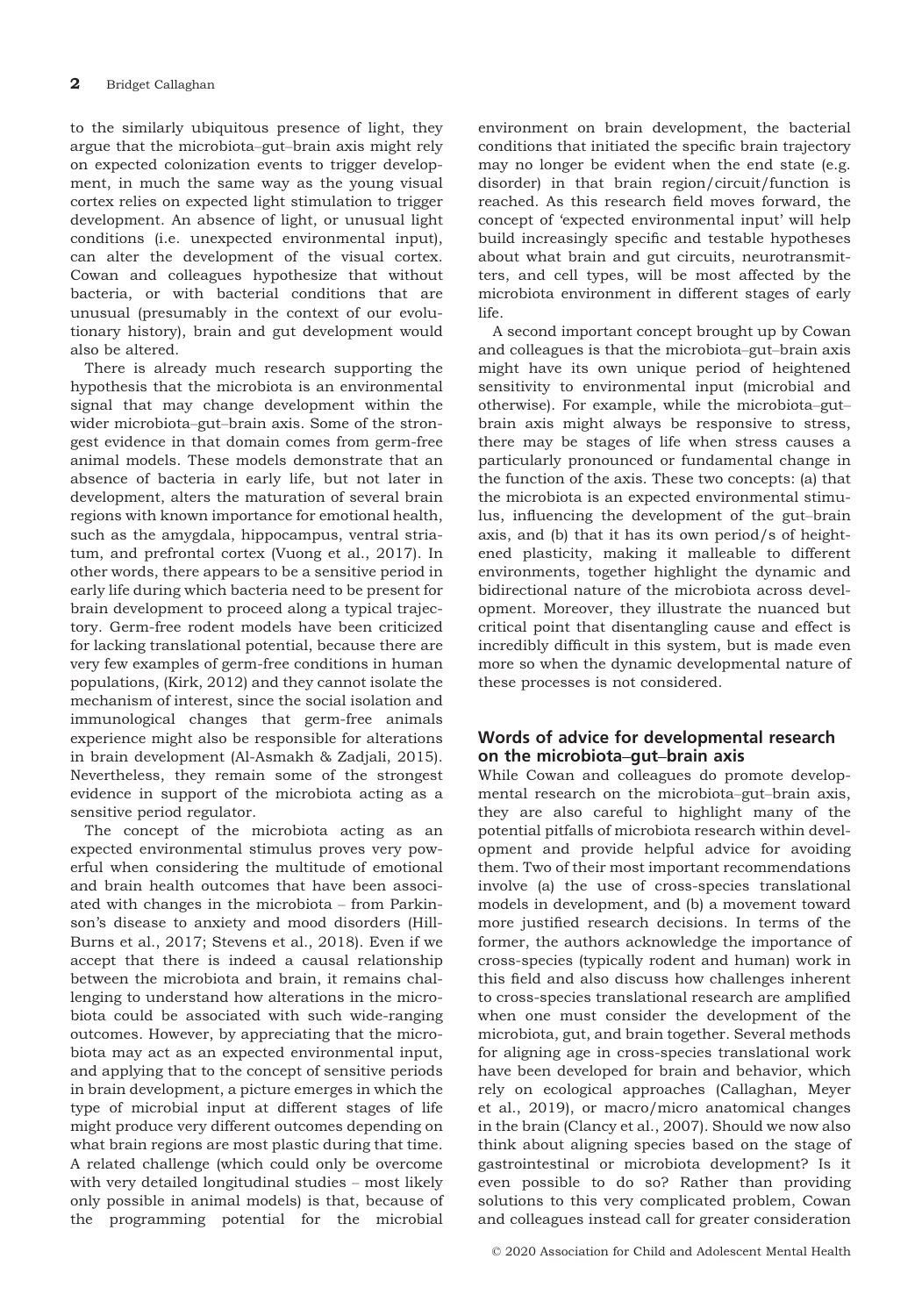of the multitude of non-brain systems that might be divergent across species in development, and which could influence the outcomes and interpretation of such translational studies.

In terms of their second piece of advice, Cowan and colleagues describe certain practices researchers should follow, including justifying the probiotic strains used in research, the specific bacteria targeted in analyses, and the kingdoms targeted in microbiome analyses (e.g. bacteria, as opposed to fungi and viruses), and describing whether analyses are hypothesis-driven or exploratory. Indeed, researchers for this emerging field of microbiota– gut–brain science have recently advocated for institution of 'open science' practices (Aarts & El Aidy, 2019; Caporaso et al., 2010; Johnstone & Kadosh, 2019), such as study and analysis preregistration, as well as open access to data and analysis pipelines (Aarts & El Aidy, 2019; Caporaso et al., 2010; Johnstone & Kadosh, 2019). For researchers starting out in the field, standard adherence to these practices can help build a community where robust effects can be discovered and their further investigation accelerated.

As a final word of advice, not explicitly stated in the Cowan review, it is worth noting that even when not the focus of investigations, the microbiota might be (at best) a hidden source of variability in study outcomes, or even act to obscure relationships between outcome and predictor variables. As such, even for researchers who are not interested in studying the microbiota *per se*, our expanding knowledge on its importance in health, disease, and development is a reason enough to stay abreast of new discoveries in the field.

# Clinical implications of microbiota–gut–brain axis research?

There is no doubt that the microbiota–gut–brain axis has captured the collective attention of psychology, psychiatry, neuroscience, as well as the general public. The idea that we might be able to affect our brain and behavior by manipulating the microbiota is exciting and holds enormous clinical potential. Reading some of the popular press, one might get the sense that microbiota manipulations have the potential to become a virtual panacea, being associated with disorders as diverse as multiple sclerosis, anxiety and mood, attention deficits, and schizophrenia (Costandi, 2017). However, as succinctly stated by Cowan and colleagues, 'the state of the research has not yet reached the stage where recommendations can be made for the use of microbiota-based medicines or diagnostics in clinical settings'. Not only are we still trying to move past correlations and understand the complex web of causality, but there are fundamental aspects of the microbiota–gut–brain axis that we do not yet understand. For example, while manipulating the

microbiota with probiotics is generally seen to have only positive (or in the worst case, negligible) outcomes for human health, some animal models have shown that probiotic treatment can produce unexpected (and possibly undesirable outcomes) on memory (Beilharz et al., 2018). Considering these data and the early stage of current research in the microbiota–gut–brain axis, caution is warranted in translating potential therapeutics from emerging findings. By adopting a neurodevelopmental approach, and writing this primer for the field of developmental psychopathology, Cowan and colleagues provide the background and tools needed to accelerate the accumulation of actionable knowledge on microbiota–gut–brain axis development.

#### Acknowledgements

B.C. is supported by an R00 grant (number 4R00MH113821-03) from the National Institutes of Mental Health. The author has declared that they have no competing or potential conflicts of interest.

## Correspondence

Bridget Callaghan, Department of Psychology, University of California, 502 Portola Plaza, Los Angeles, CA 90095, USA; Email: bcallaghan@ucla.edu

### References

- Aagaard, K., Ma, J., Antony, K.M., Ganu, R., Petrosino, J., & Versalovic, J. (2014). The placenta harbors a unique microbiome. Science Translational Medicine, 6, 237ra65.
- Aarts, E., & El Aidy, S. (2019). Increasing reproducibility and interpretability of microbiota-gut-brain studies on human neurocognition and intermediary microbial metabolites. The Behavioral and Brain Sciences, 42. [https://doi.org/10.](https://doi.org/10.1017/S0140525X18002777) [1017/S0140525X18002777](https://doi.org/10.1017/S0140525X18002777)
- Agans, R., Rigsbee, L., Kenche, H., Michail, S., Khamis, H.J., & Paliy, O. (2011). Distal gut microbiota of adolescent children is different from that of adults. FEMS Microbiology Ecology, 77, 404–412.
- Al-Asmakh, M., & Zadjali, F. (2015). Use of germ-free animal models in microbiota-related research. Journal of Microbiology and Biotechnology, 25, 1583–1588.
- Beilharz, J.E., Kaakoush, N.O., Maniam, J., & Morris, M.J. (2018). Cafeteria diet and probiotic therapy: Cross talk among memory, neuroplasticity, serotonin receptors and gut microbiota in the rat. Molecular Psychiatry, 23, 351– 361.
- Bercik, P., Denou, E., Collins, J., Jackson, W., Jun, L., Jury, J., ... & Collins, S.M. (2011). The intestinal microbiota affect central levels of brain-derived neurotropic factor and behavior in mice. Gastroenterology, 141, 599–609. e1–3.
- Bik, E.M. (2016). The hoops, hopes, and hypes of human microbiome research. The Yale Journal of Biology and Medicine, 89, 363–373.
- Bushman, Frederic D. (2019). De-discovery of the placenta microbiome. American Journal of Obstetrics and Gynecology, 220, 213–214.
- Callaghan, B.L., Fields, A., Gee, D.G., Gabard-Durnam, L., Caldera, C., ... & Tottenham, N. (2019). Mind and gut: Associations between mood and gastrointestinal distress in children exposed to adversity. Development and Psychopathology, 28, 20.